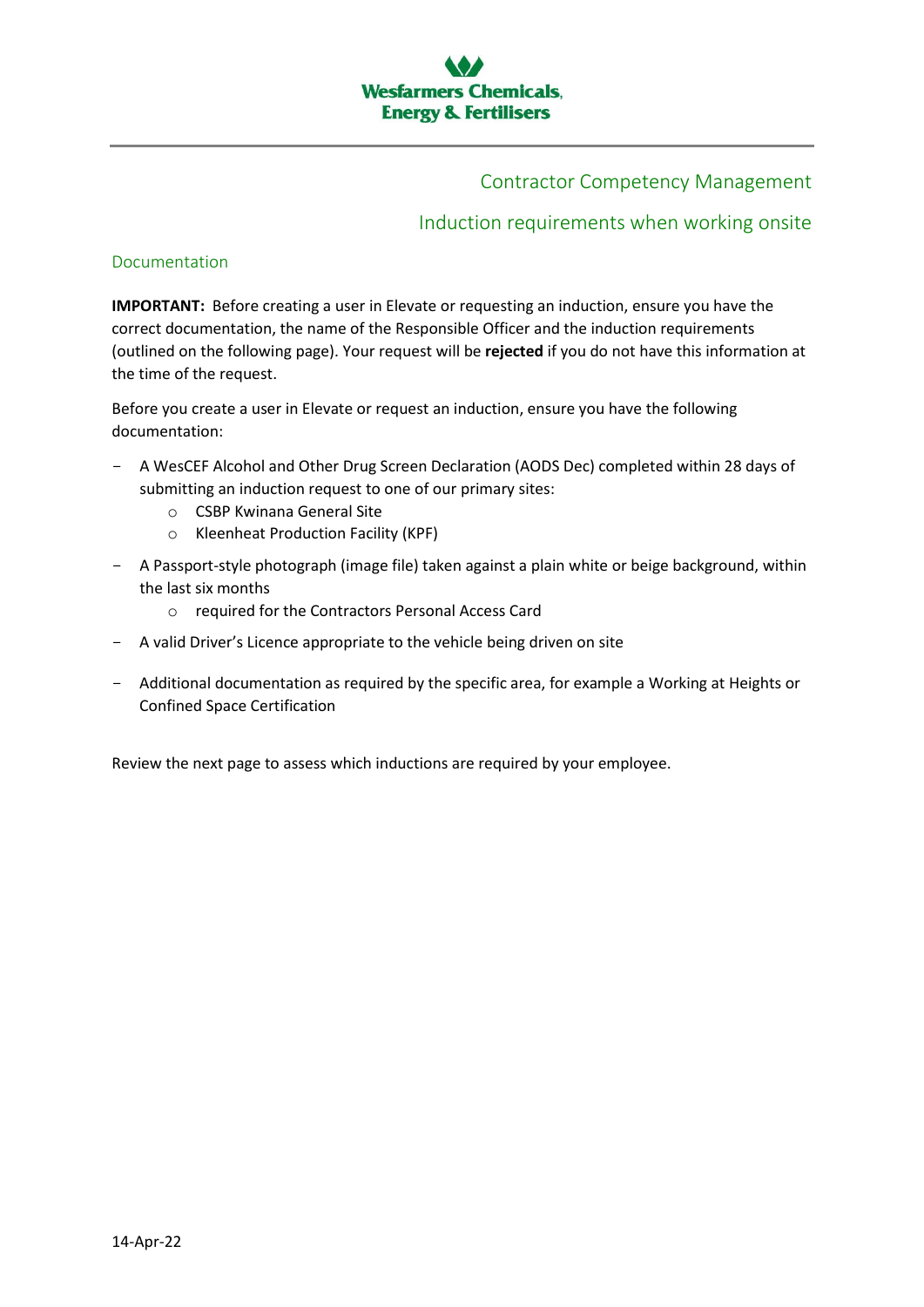

Not sure which inductions your employee needs? Use the information below to help you decide which ones are appropriate.

#### **CSBP**

| <b>CSBP Kwinana General Site</b><br>. Pre requisite before CSBP Area Induction or CSBP PTW will be issued<br>• Anyone requiring unescorted access to any part of site |
|-----------------------------------------------------------------------------------------------------------------------------------------------------------------------|
| CSBP Permit-to-Work (PTW)<br>•Those required to work under or supervise work under a permit on any part<br>of site                                                    |
| Ammonia / AN Area<br>• Access to and working within the Ammonia/AN or PP2 Area<br>(PP2 access also requires a valid Dangerous Goods Security Card)                    |
| Ammonia Loading Facility Area<br>• Access to and working within the ALF Area                                                                                          |
| <b>Fertiliser Operations Area</b><br>• Access to and working within the Fertiliser Operations Area                                                                    |
| Sodium Cyanide Area<br>• Access to and working within the SCMF Area                                                                                                   |

## **Kleenheat Production Facility**



•Those required to work under or supervise work under a permit on any part of site